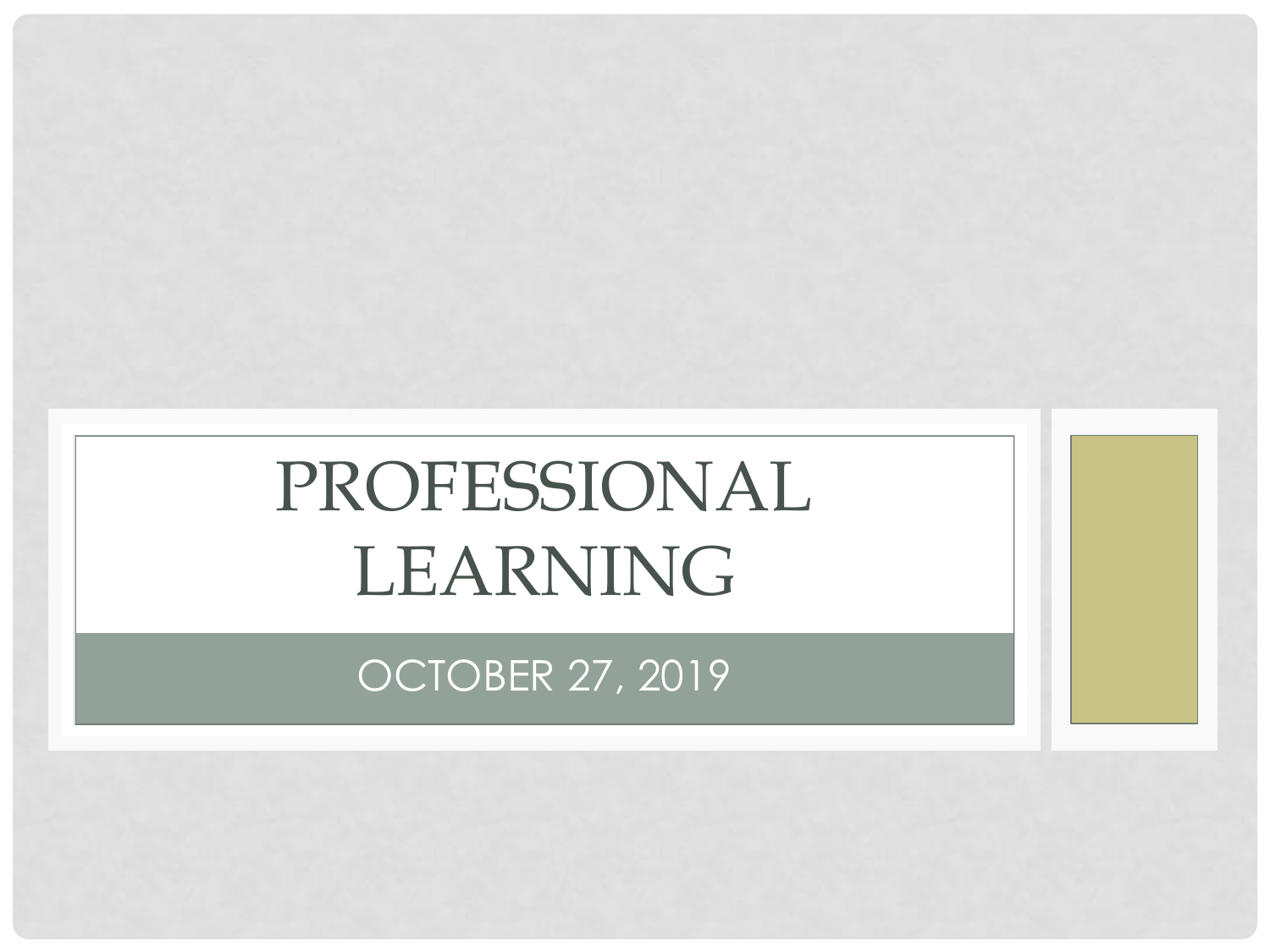#### **ENSURING CONSISTENT HIGH QUALITY PROFESSIONAL DEVELOPMENT LEADING TO INCREASED STUDENT ACHIEVEMENT**

- Effective professional development
	- fosters a culture of continuous improvement for all engaged in the learning endeavor.
	- is that which improves the learning of all students, including those with different educational needs, learning styles, and incremental abilities, and those from diverse cultural and linguistic backgrounds.
- Professional development is most effective when
	- there are clear research-based expectations for what teachers should know and be able to do to support student learning.
	- when it takes place in professional learning communities.
	- there is collaborative leadership and shared responsibility for improving teaching and learning.
	- it is job embedded, directly relevant to classroom practice, provided over time, and when it provides opportunity for practice of new strategies, time to reflect on changes, and time to integrate new learning into the teaching practice.
	- adequate resources are provided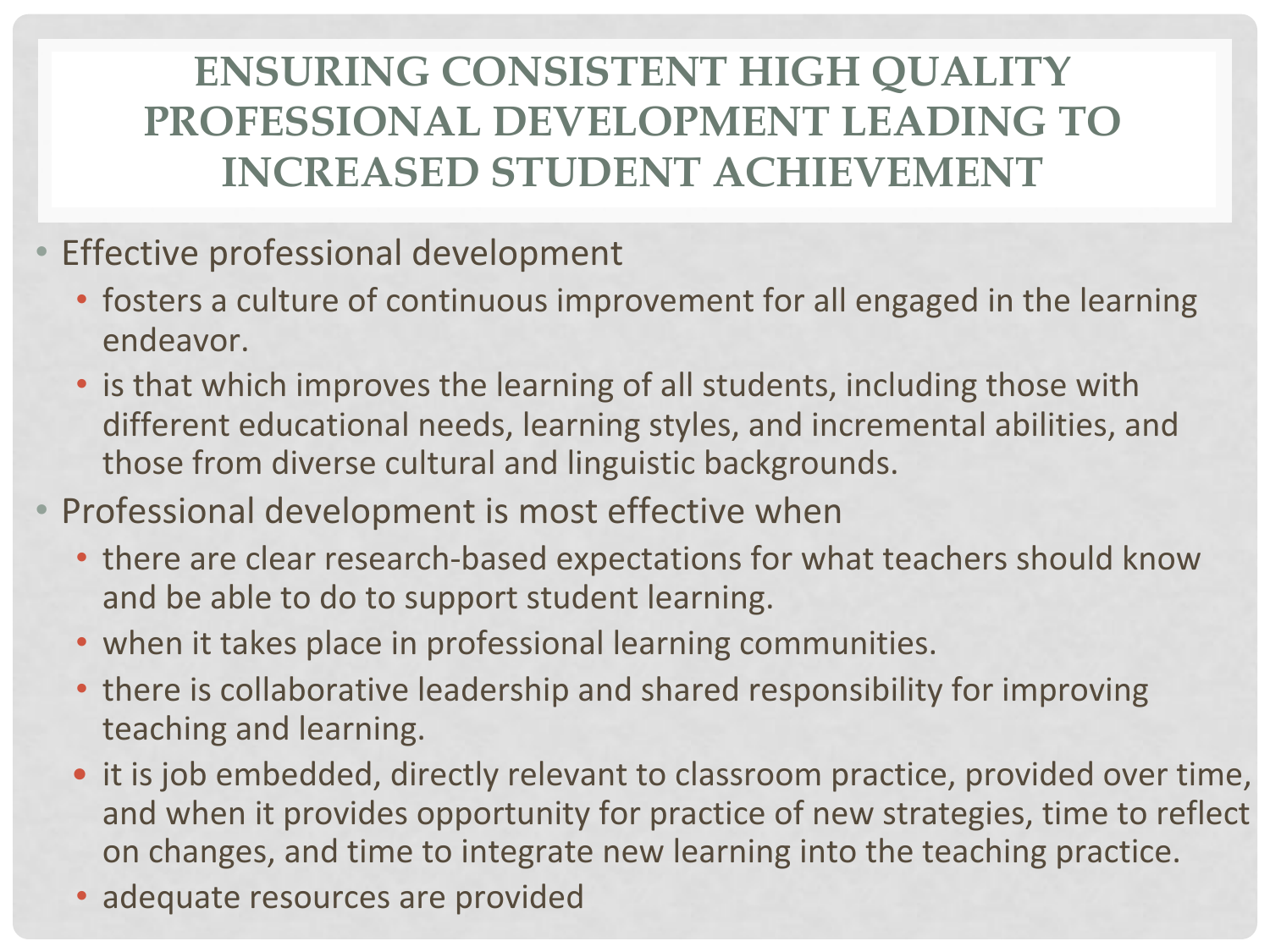#### NEW YORK STATE TEN PROFESSIONAL LEARNING STANDARDS **Continued . . .**

- **• Designing Professional Development:** Professional development design is based on data; is derived from the experience, expertise and needs of the recipients; reflects best practices in sustained job-embedded learning; and incorporates knowledge of how adults learn.
- **• Content Knowledge and Quality Teaching:** Professional development expands educators' content knowledge and the knowledge and skills necessary to provide developmentally appropriate instructional strategies and assess student progress.
- **• Research-based Professional Learning:** Professional development is research-based and provides educators with opportunities to analyze, apply and engage in research.
- **• Collaboration:** Professional development ensures that educators have the knowledge, skill and opportunity to collaborate in a respectful and trusting environment.
- **• Diverse Learning:** Professional development ensures that educators have the knowledge and skill to meet the diverse learning needs of all students.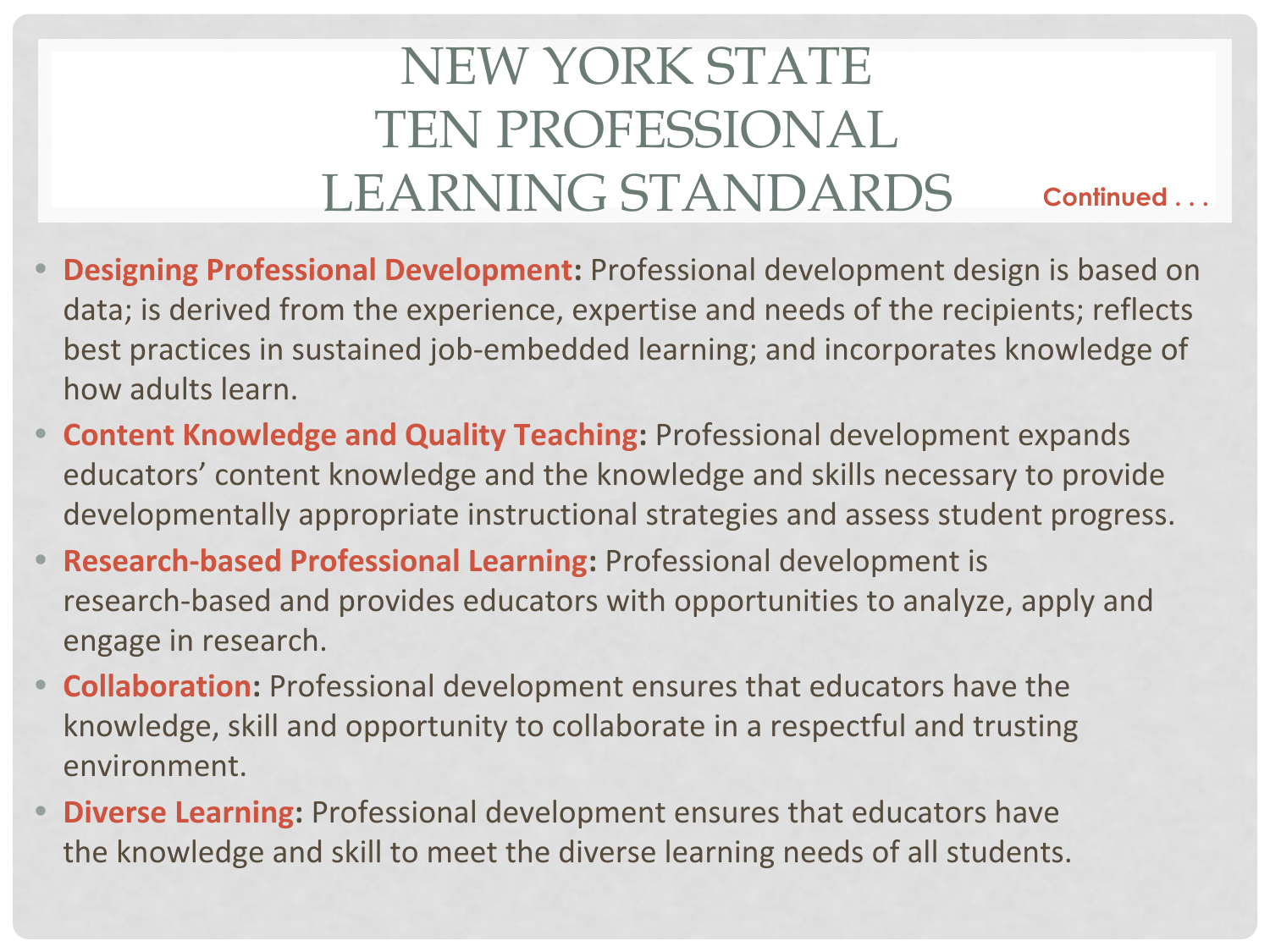#### NEW YORK STATE TEN PROFESSIONAL LEARNING STANDARDS

**• Student Learning Environments:** Professional development ensures that educators are able to create safe, secure, supportive, and equitable learning environments for all students.

**Continued . . .** 

- **• Parent, Family and Community Engagement:** Professional development ensures that educators have the knowledge, skill, and opportunity to engage and collaborate with parents, families, and other community members as active partners in children's education.
- **• Data-driven Professional Practice:** Professional development uses disaggregated student data and other evidence of student learning to determine professional development learning needs and priorities, to monitor student progress, and to help sustain continuous professional growth.
- **• Technology:** Professional development promotes technological literacy and facilitates the effective use of all appropriate technology.
- **• Evaluation:** Professional development is evaluated using multiple sources of information to assess its effectiveness in improving professional practice and student learning.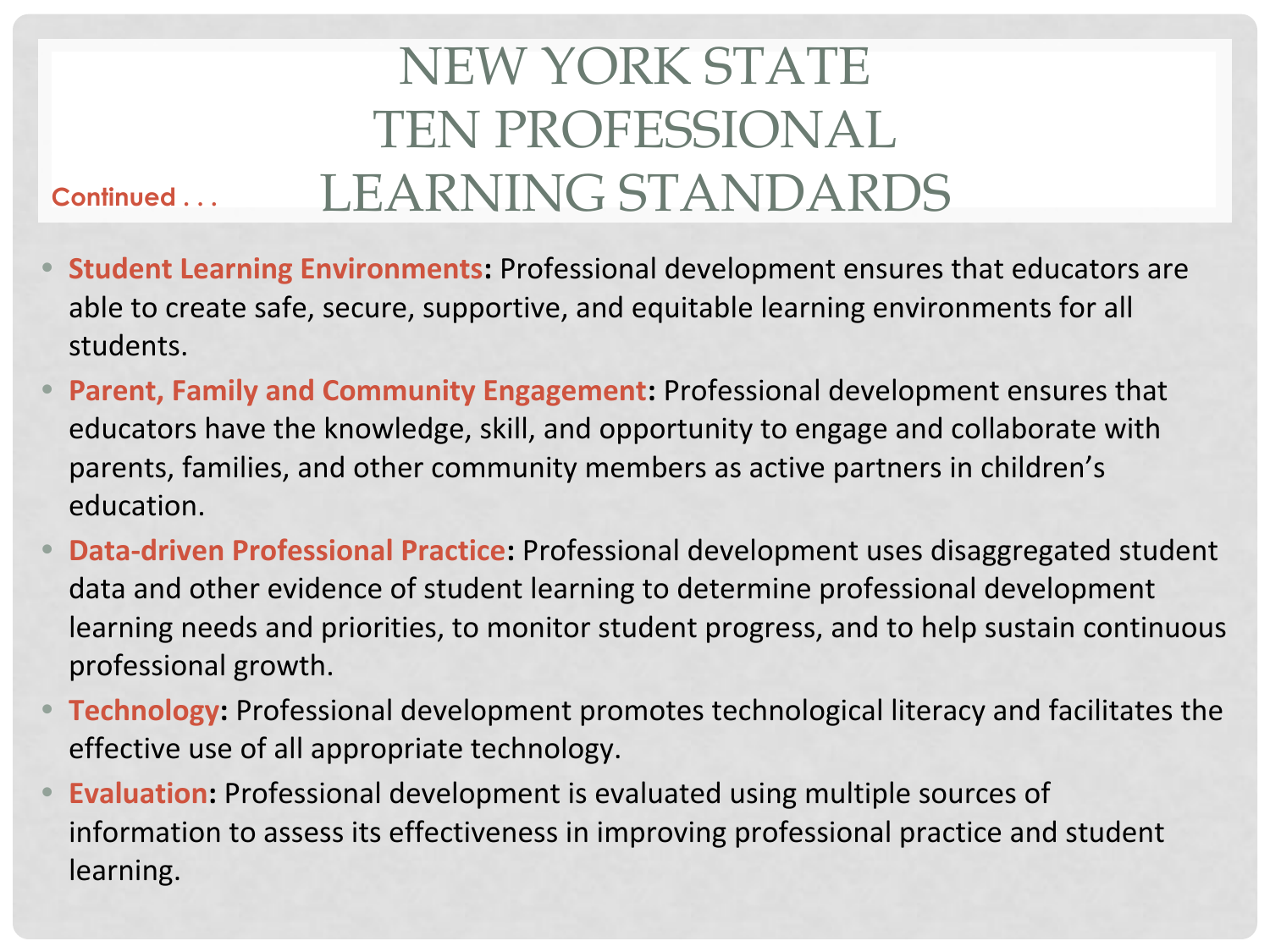### When, Where and How

#### **• PLRD**

- **Early Release**
- Linked to Faculty Meetings (at times)
- Whole/Small Group
- Common Goals/Individual Goals

#### **• Faculty Meetings**

- Once a month
- Linked to PLRD (at times)
- Whole Group
- Small Group Work

**• ELA/Math/Science Learning Sessions**

- Designed and led by Instructional Coaches
- Focused on grade level needs
- Generally four  $\frac{1}{2}$  day sessions per year for ELA and Math/Science
- **• Superintendent's Conference Days**
	- District-wide
	- 2 to 3 Days per year
	- Focused on district-wide initiatives and goals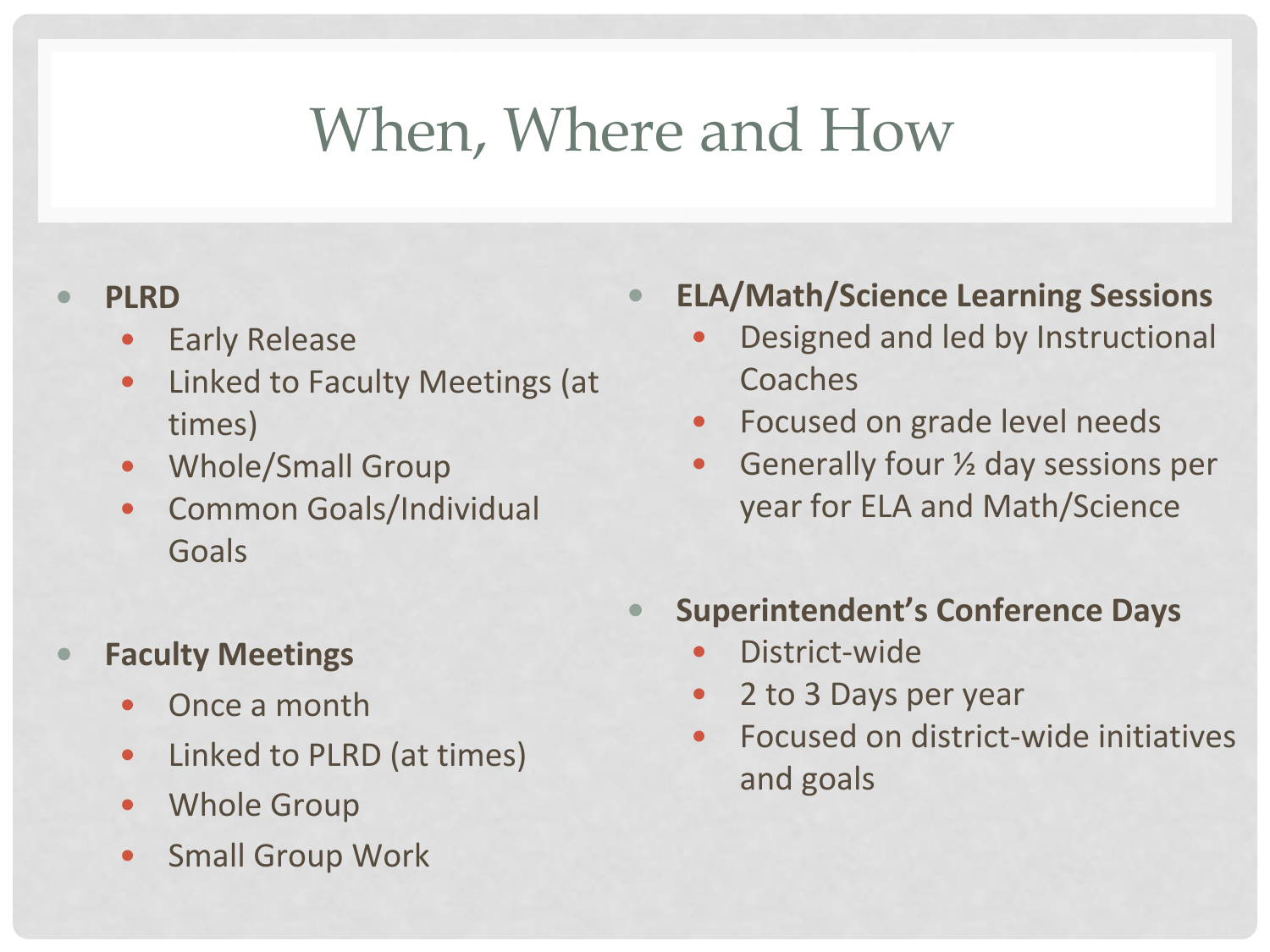### When, Where and How

- **• Double Period/Grade Learning Sessions/Grade Level Meetings/Department Meetings**
	- Grade Level or Department
	- Targeted Focus
	- Topics can reflect building initiatives
	- Led by admins and/or teachers
	- Held during common planning periods where possible
	- Timeframe is between 45 minutes and 90 minutes
- **• Out of District**
	- BOCES
	- **Expert**
	- **Collegial**
	- Publisher
	- National/Regional Conference
	- Specific Training
- Full day, half day, multiple day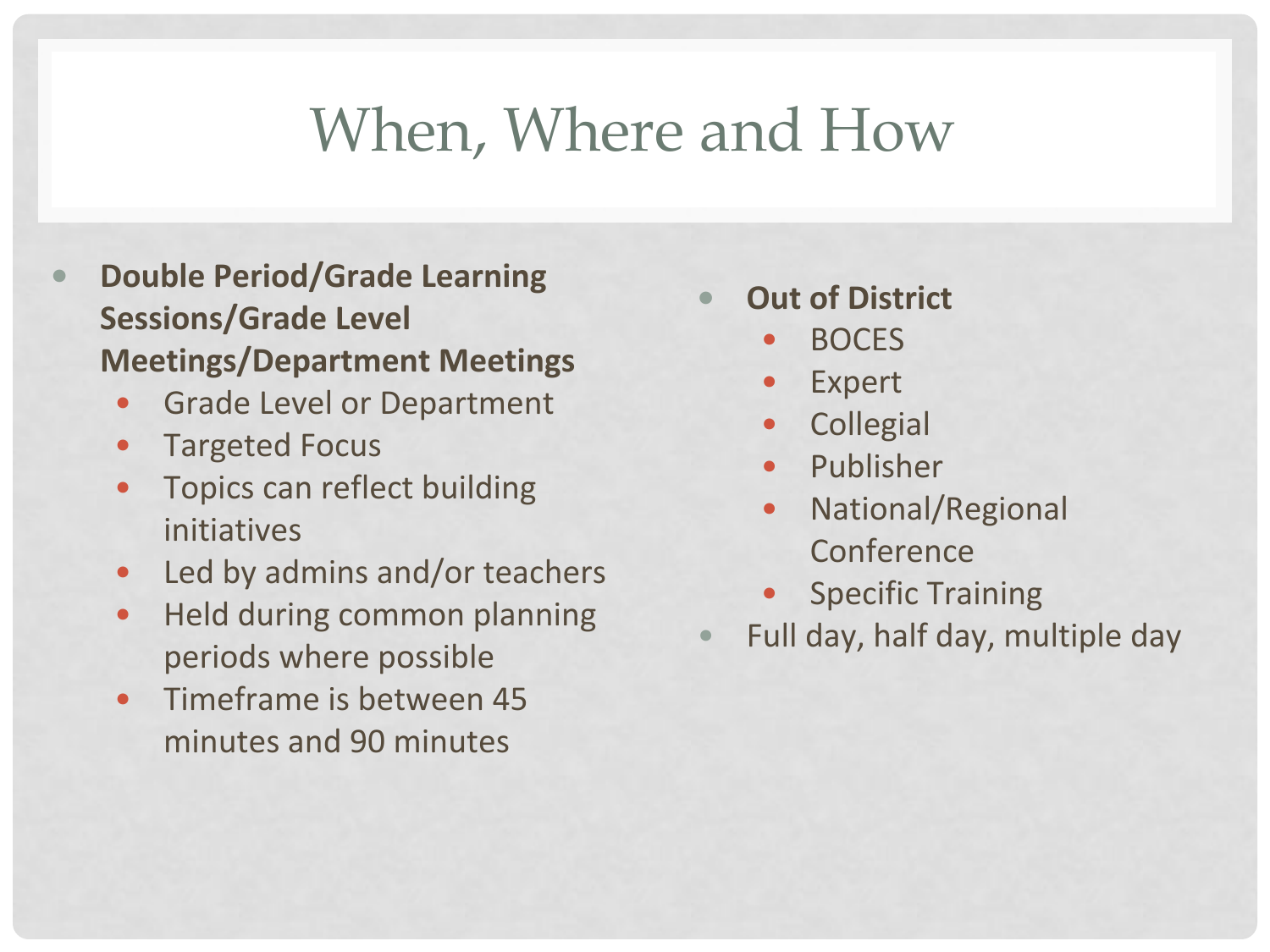#### CTLE HOURS CONTINUING TEACHER AND LEADER EDUCATION

#### **What are CTLE Hours?**

The Board of Regents, at its March 2016 meeting adopted a new Subpart 80-6 of the Regulations of the Commissioner of Education to implement Chapter 56 of the Laws of 2015 relating to the registration process for any holder of a classroom teaching, school leader and teaching assistant certificate that is valid for life (Permanent, Professional and Level III Teaching Assistant) and the establishment of Continuing Teacher and Leader Education (CTLE) requirements for Professional and Level III Teaching Assistant certificate holders.

#### **Who is responsible for tracking CTLE Hours**

CTLE Certificate holders shall maintain a record of completed CTLE

#### **What "counts" toward CTLE Hours?**

Acceptable CTLE must be conducted through activities designed to improve the teacher or leader's pedagogical and/or leadership skills, targeted at improving student performance, including but not limited to formal CTLE activities. Such activities shall promote the professionalization of teaching and educational leadership, as applicable, and be closely aligned to district goals for student performance.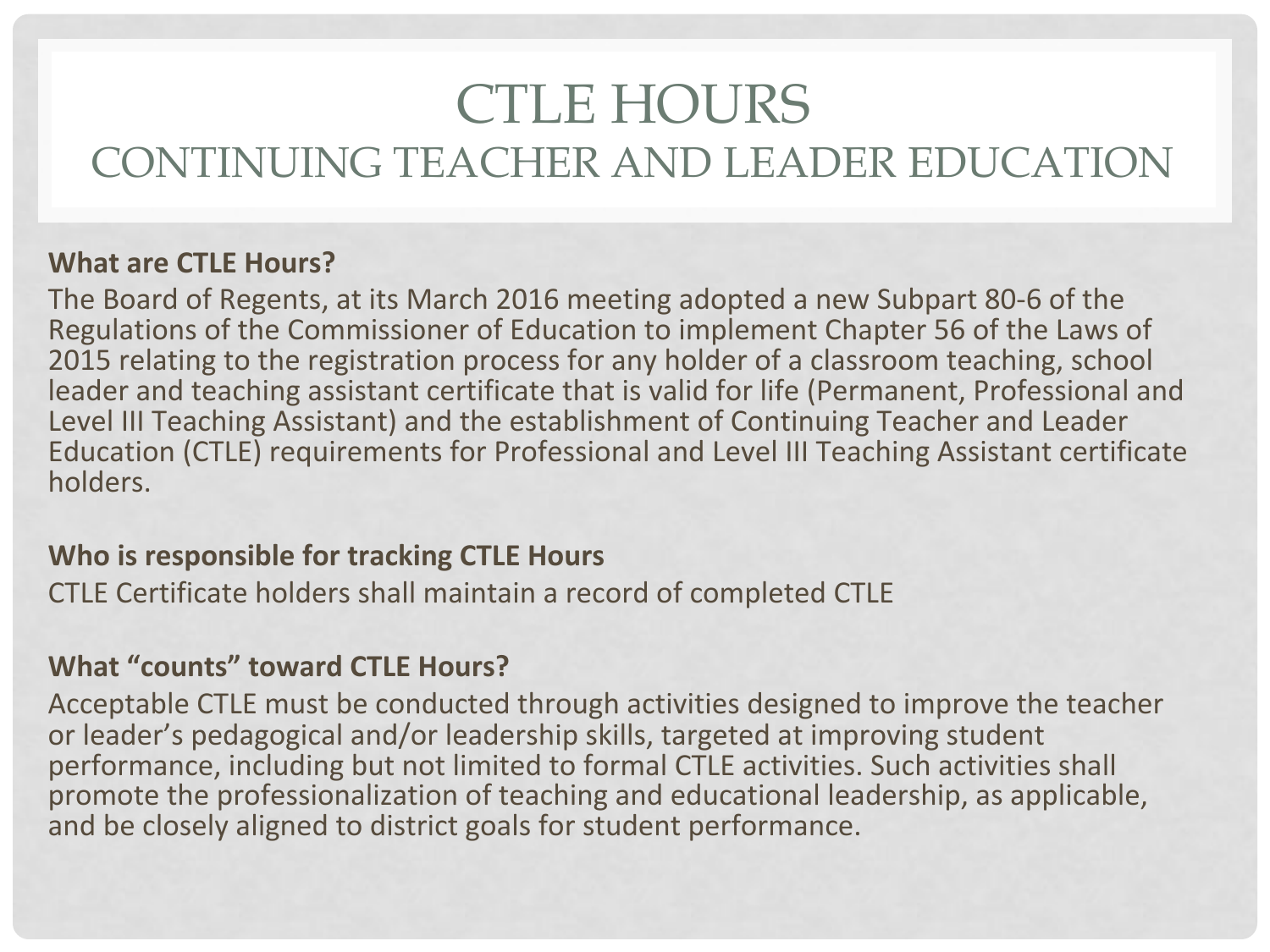GOAL: TO CREATE A CULTURE OF PROFESSIONAL LEARNING AND LEARNERS WHERE THE EXPECTATION FOR GROWTH AND DEEP KNOWLEDGE OF PRACTICE IS THE NORM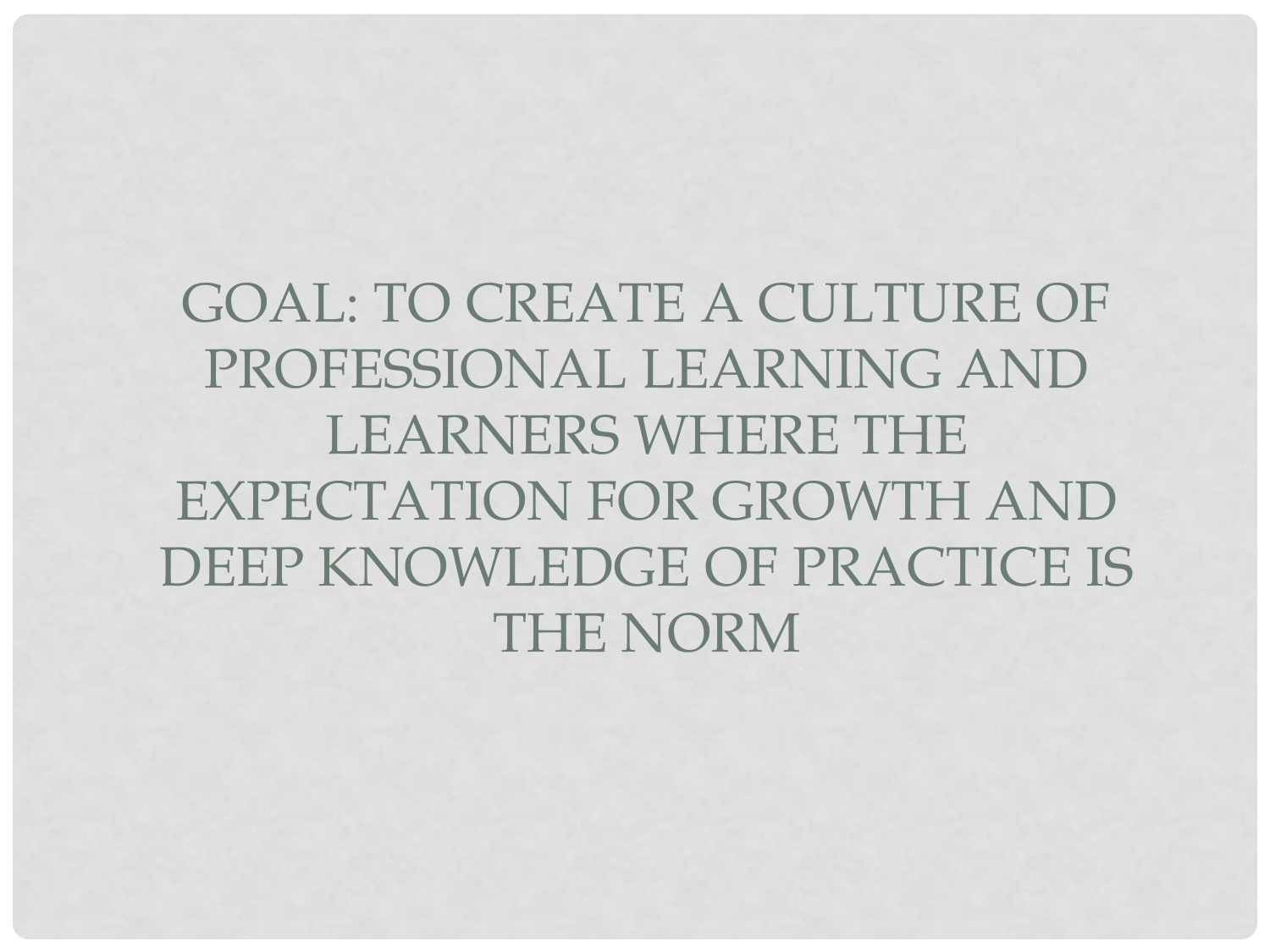# THEORIES OF ACTION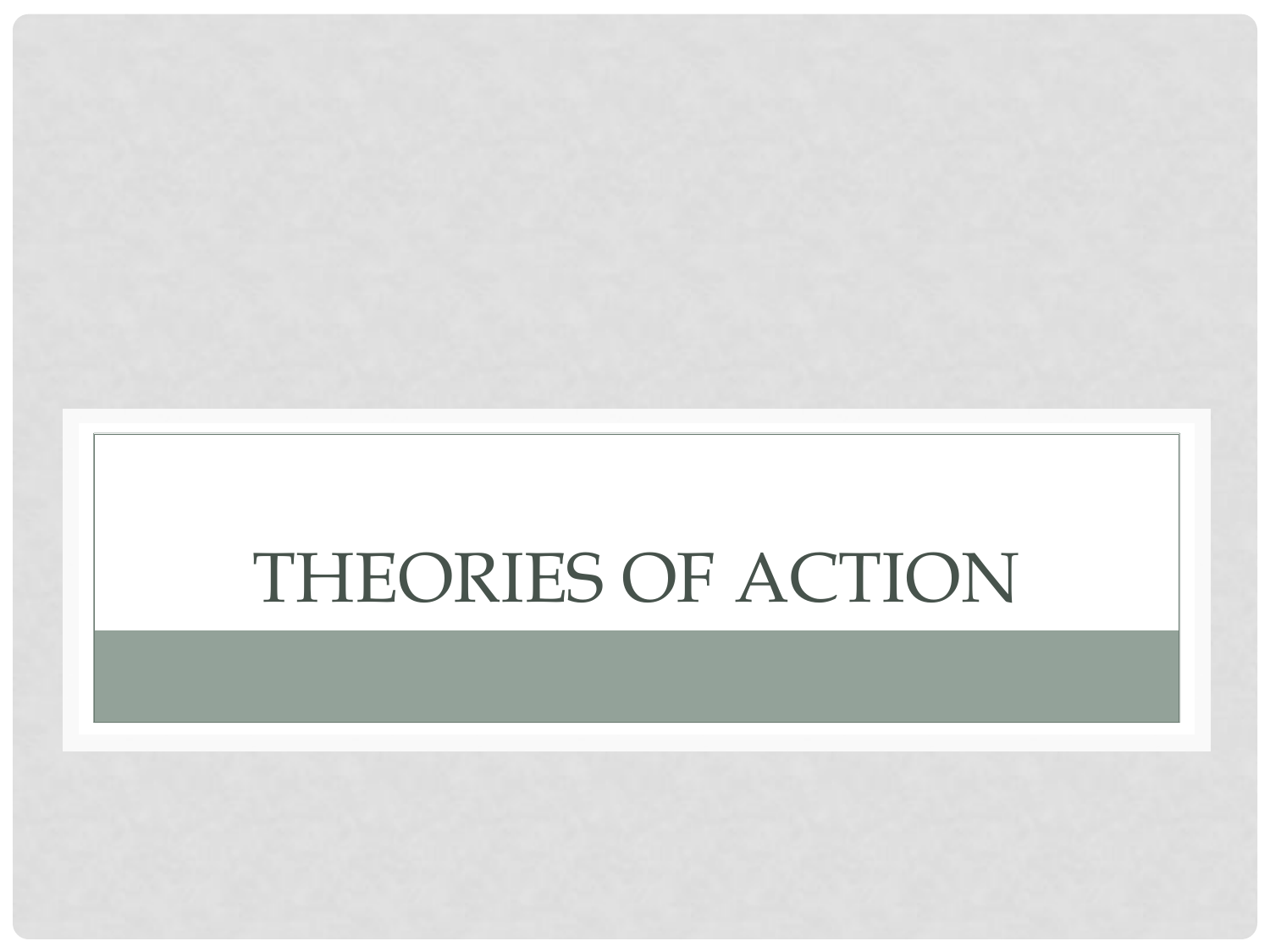# THEORY OF ACTION #1

If we provide students with rigorous, authentic learning experiences rooted in a comprehensive curriculum, then they will acquire the knowledge, skills and dispositions of successful 21<sup>st</sup> Century learners that will prepare them to thrive in a rapidly evolving global society.

#### **Goal:**

- In order to develop successful  $21^{st}$  Century learners that will be prepared to thrive in a rapidly evolving global society, the Irvington School District will:
- provide students with rigorous authentic, learning experiences
- develop a comprehensive curriculum that includes:
	- aligned and articulated content
	- defined learning outcomes
	- a balanced and systematic approach to assessment
- $\bullet$  21st Century skills and dispositions problem solver, flexible thinker, collaborative learner, effective communicator, empathetic citizen, and self-reliant, reflective, creative risk-taker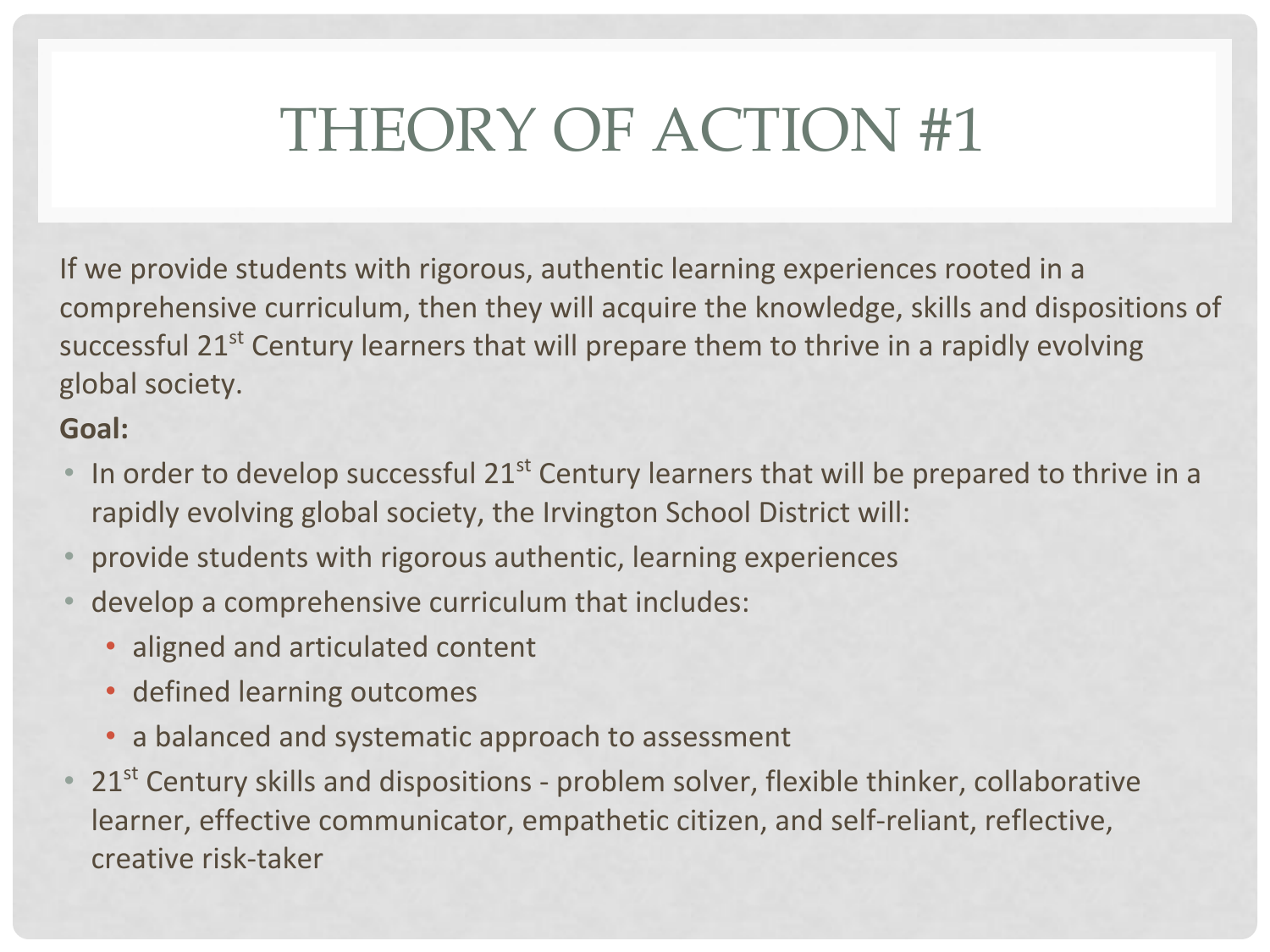## THEORY OF ACTION #2

If we value and foster the professional learning and growth of all members of our school community, then we will build our collective capacity to support student success.

**Goal:** In order to build our **collective capacity to support student success**, the Irvington School District will:

- engage all members of our school community in the process of continuous improvement through the articulation of District goals
- involve all members of the school community in learning and developing the knowledge and skills to support student success
- provide educators with professional learning designed to support student growth
- provide all staff with professional learning to develop the skills necessary to meet District needs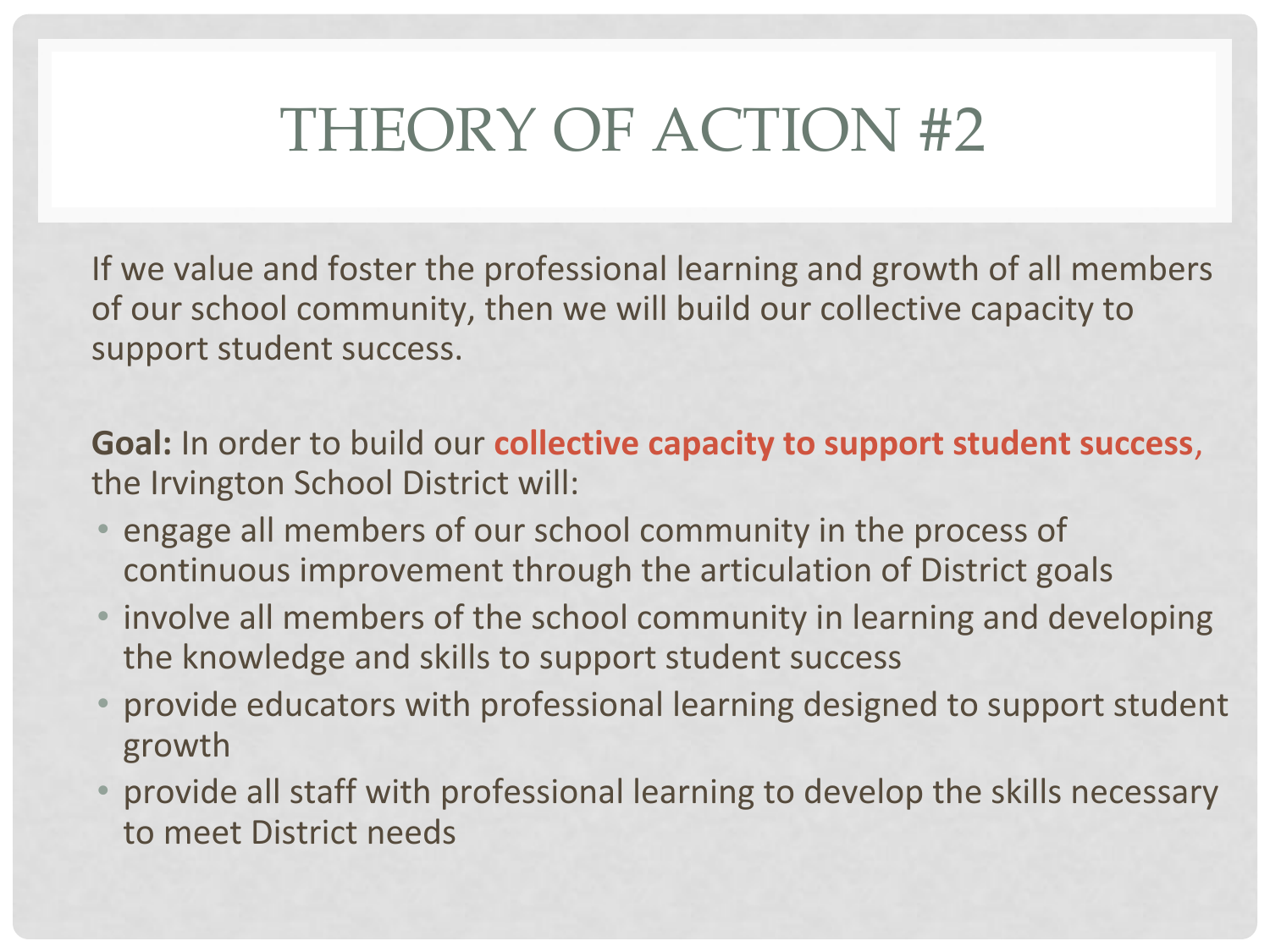## THEORY OF ACTION #3

If we engage in a systematic approach of classroom observation, collecting data and offering feedback to one another, then evidence-based decisions will promote reflective practice, inform instructional design and guide professional learning in order to continuously improve/advance student achievement.

#### **Goal**

- In order to continuously improve student achievement through professional learning, reflective practice, and instructional design, the District will:
- engage all K-12 instructional leaders in various approaches to classroom visitation to collect evidence of teaching and learning
- utilize the Instructional Rounds protocol as a tool to assess our progress toward our relevant Theories of Action and in addressing instructional goals
- use the Framework for Teaching as the benchmark for instructional best practices
- use the Annual Professional Performance Review as one indicator of student performance and teacher effectiveness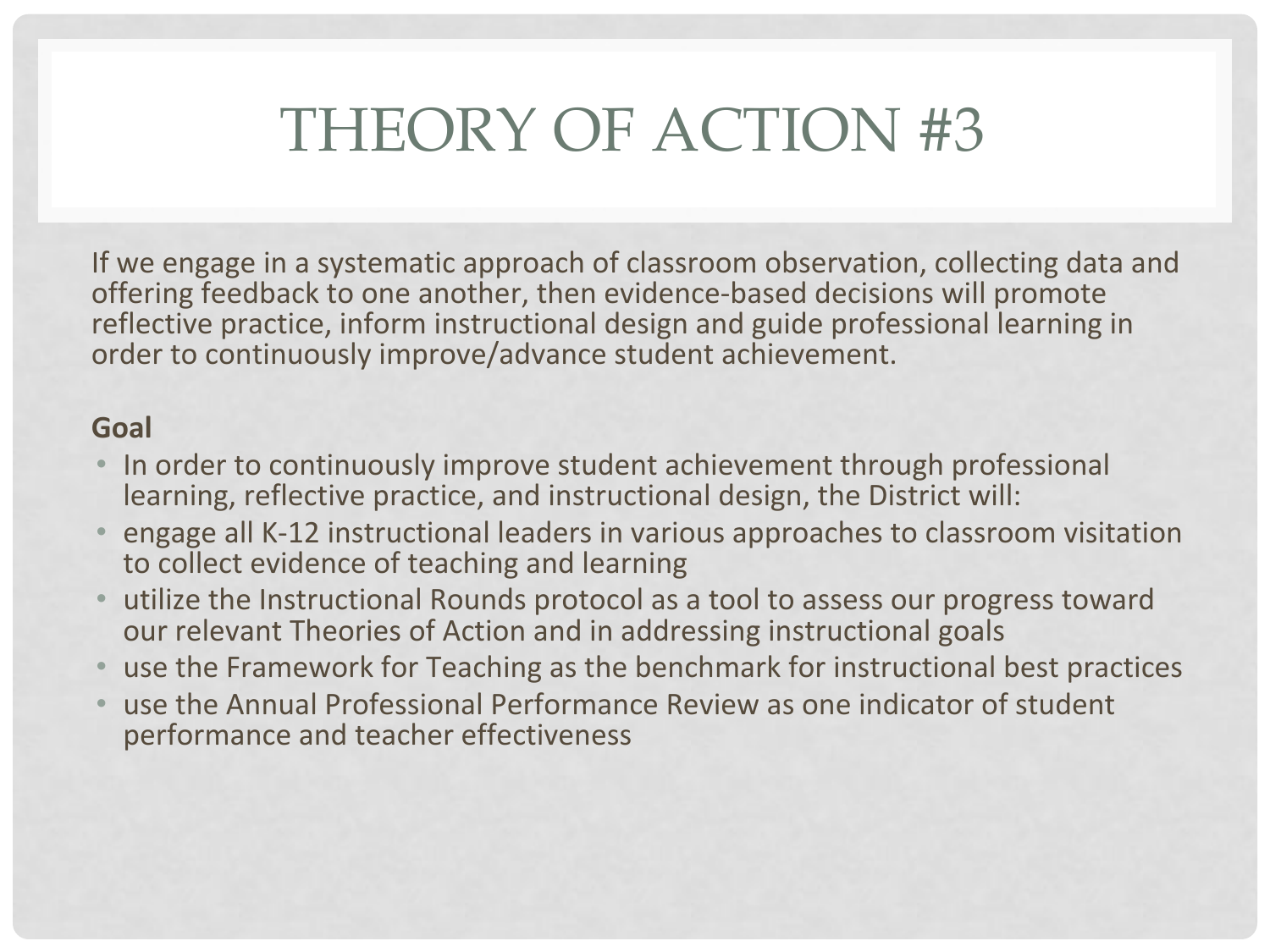## AREAS OF FOCUS

- Instructional Design
- Assessment
- Instructional Practices
- Response to Intervention (RTI)
- Data Analysis
- Standards Based Curriculum Development
- Program Implementation
- Compliance Training
- Support for New Teachers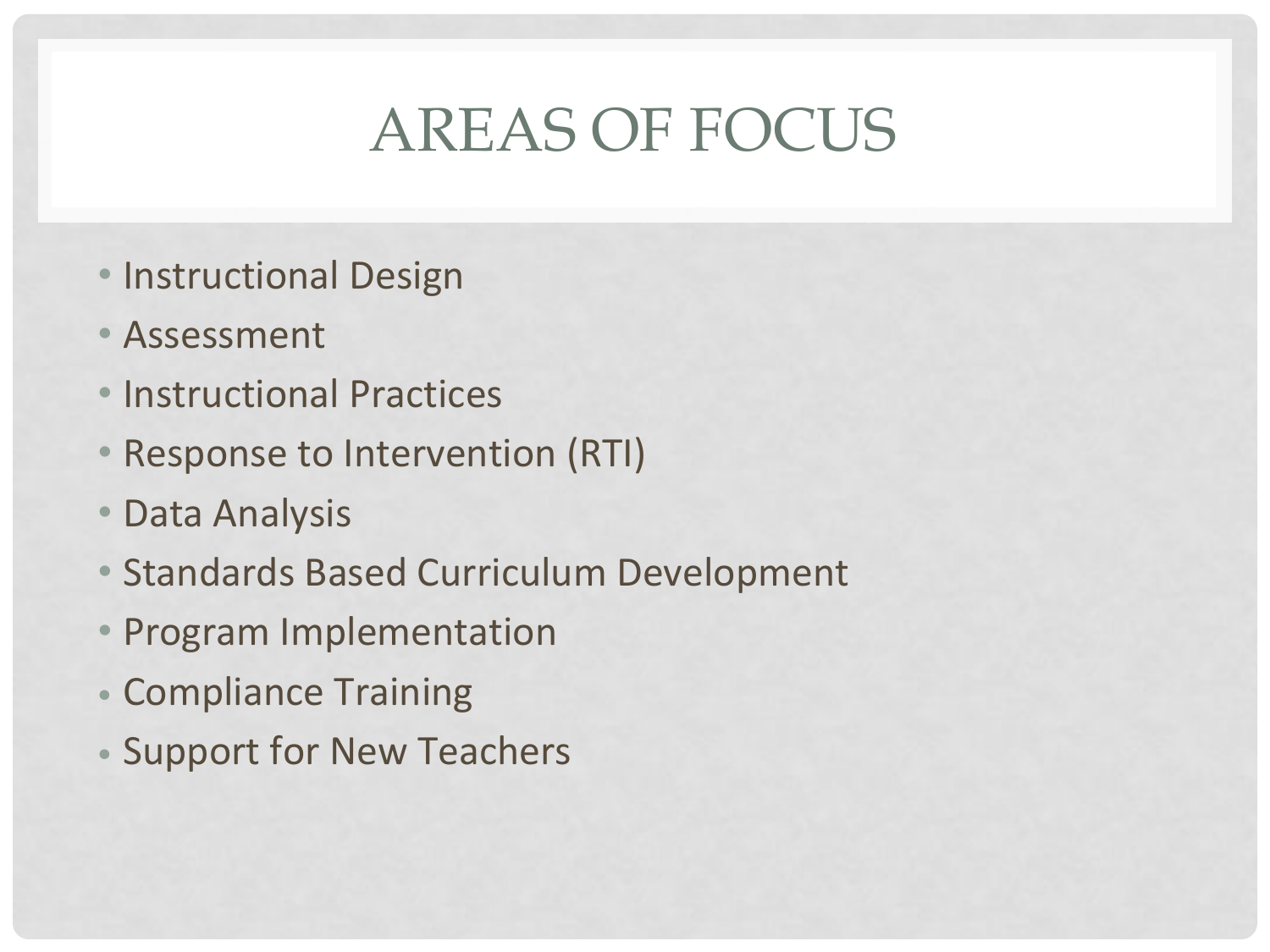## ONLINE TRAINING

- Prevention and Emergency Response in K-12 Schools
- Sexual Harassment
- Dignity for All Students Act/Code of Conduct
- Irvington UFSD Computer Security Awareness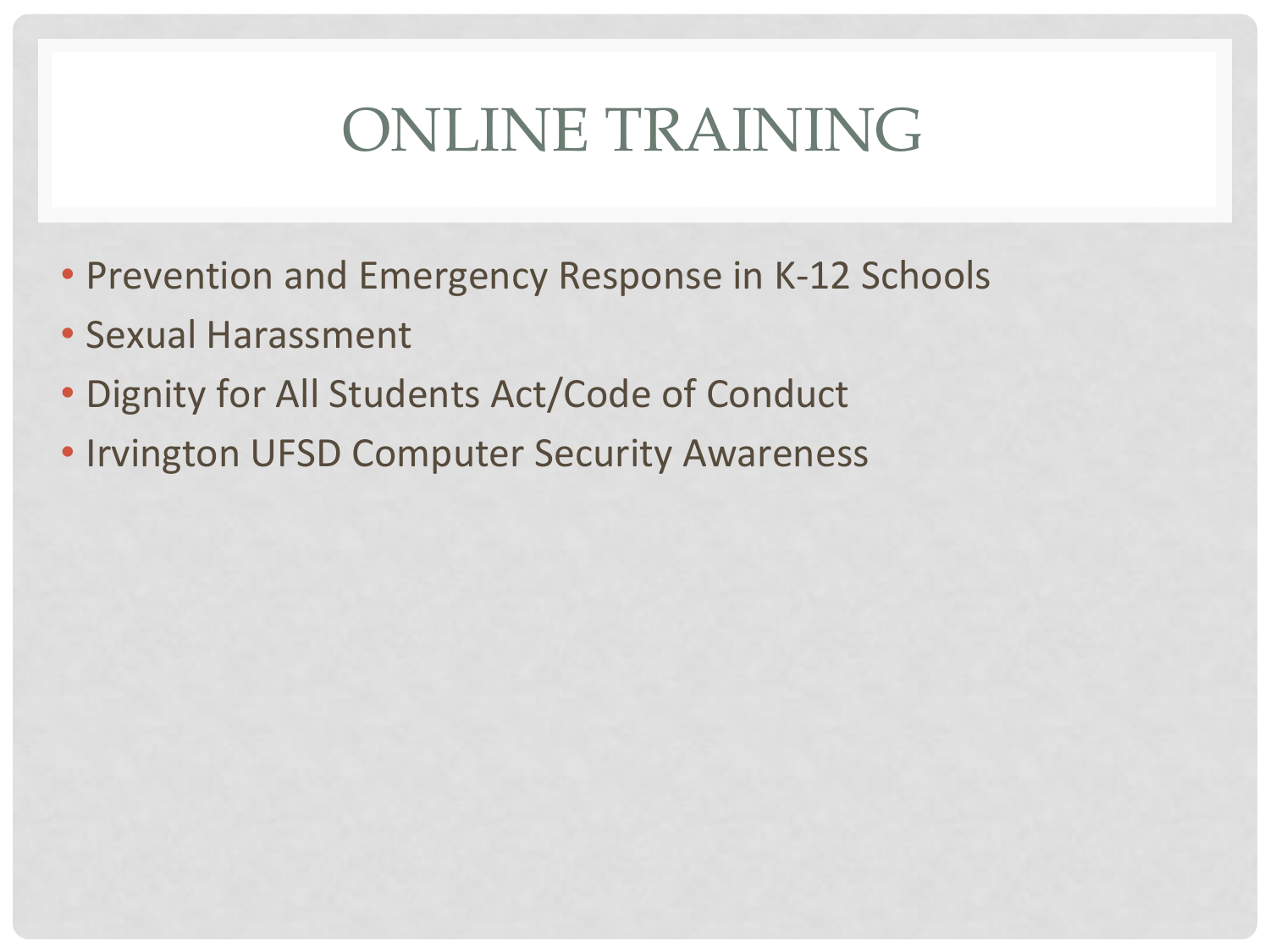# MENTOR PROGRAM

#### **Program Goals:**

- To support all initial certification teachers in their first year(s) of teaching in the Irvington UFSD through the understanding and development of:
	- Expectations, history, and values of the Irvington community
	- Knowledge of curriculum
	- Craft of teaching
	- District/school infrastructures
	- Classroom management
	- To build professional learning communities
	- To enhance/increase student achievement through teacher retention and professional development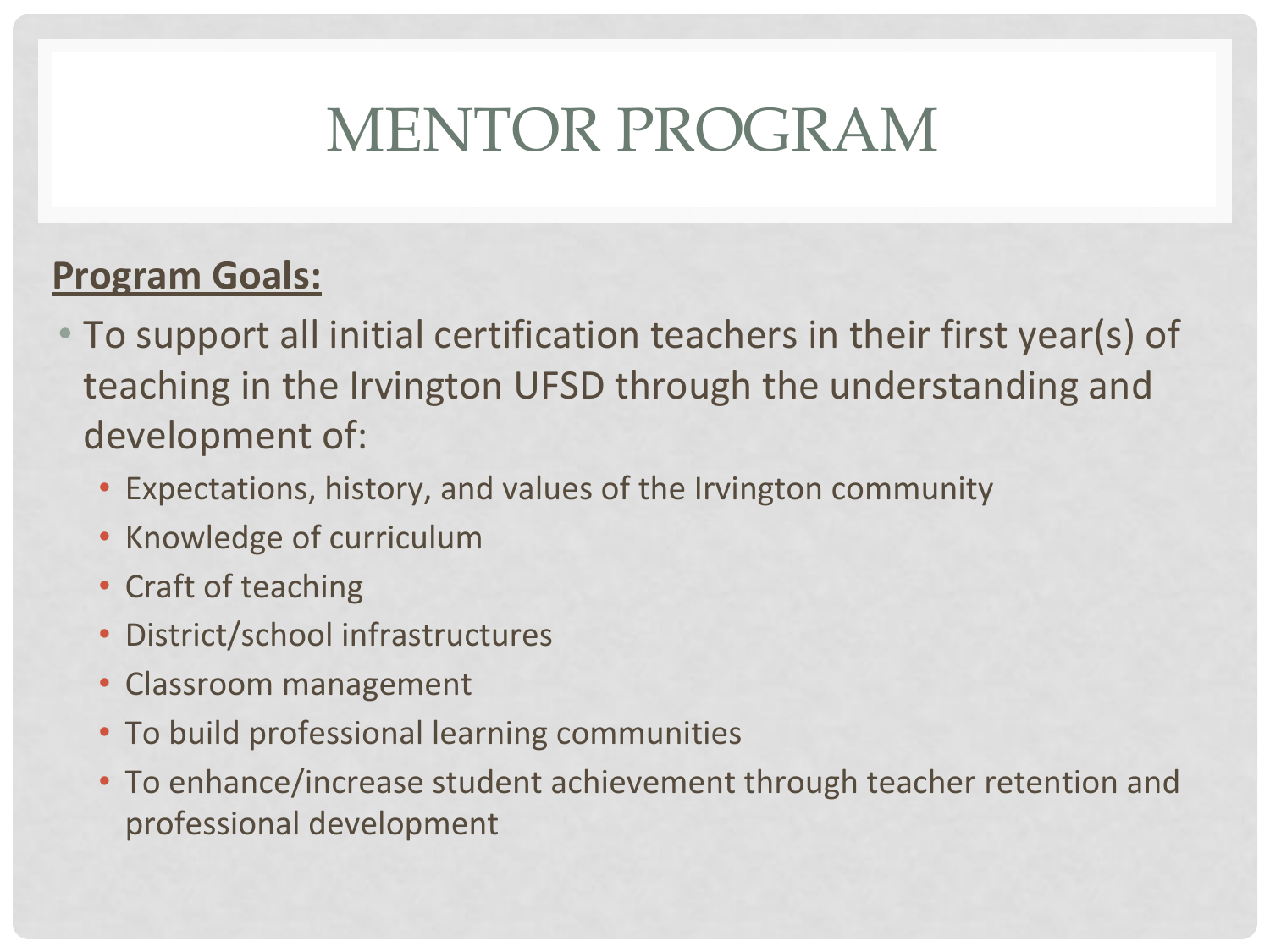### Curriculum & Instruction Goals

- To implement instructional practices that elevate student thinking and understanding
- To develop a balanced assessment system that measures students' content knowledge, skills and dispositional thinking
- To Increase the use of data to inform instruction and planning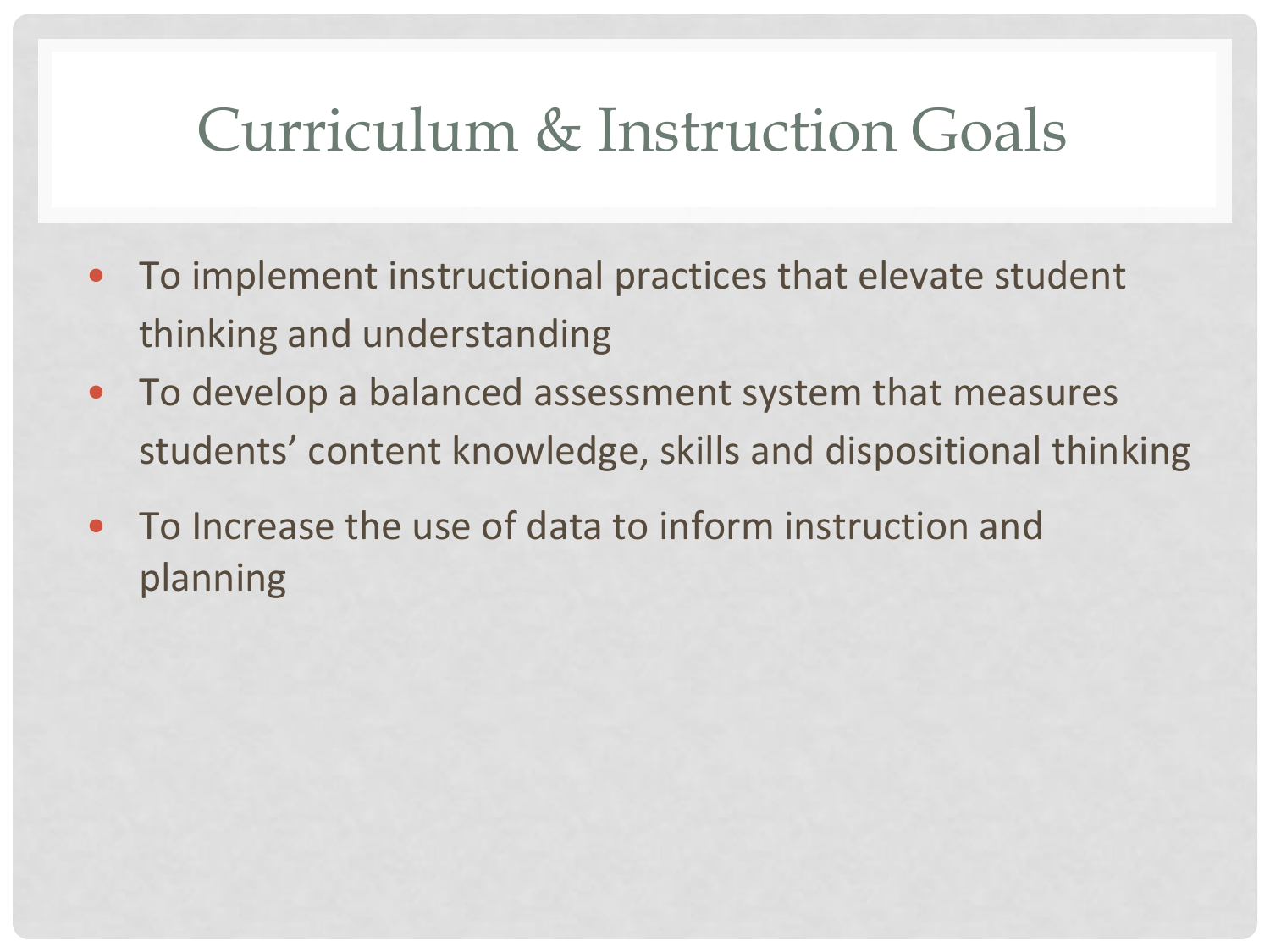# INSTRUCTIONAL PRACTICES

- Bard Writing as Thinking
	- Individual Coaching
	- Curriculum Development
	- Topic Based Workshops
- Metamorphosis
	- Developing Rich Tasks
	- Vertical Alignment
	- Lesson Study
- World Language
	- Curriculum Development
	- Coaching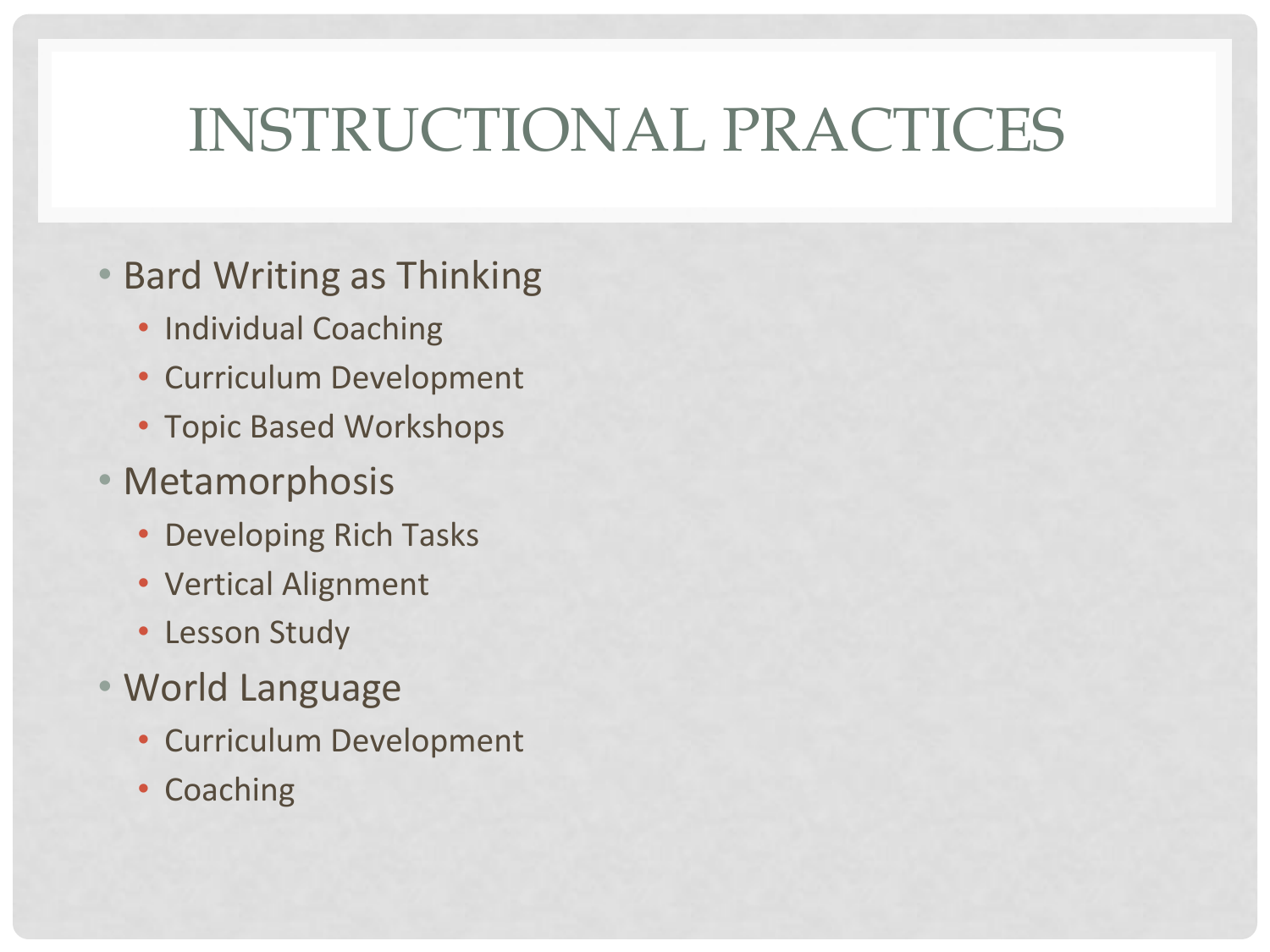## STANDARDS-BASED

- Science
	- Curriculum Development for the NYSSLS
- Social Studies
	- Curriculum Development for the NYS Social Standards and Framework
- Music K-12
	- Alignment of Program
	- Integration of Standards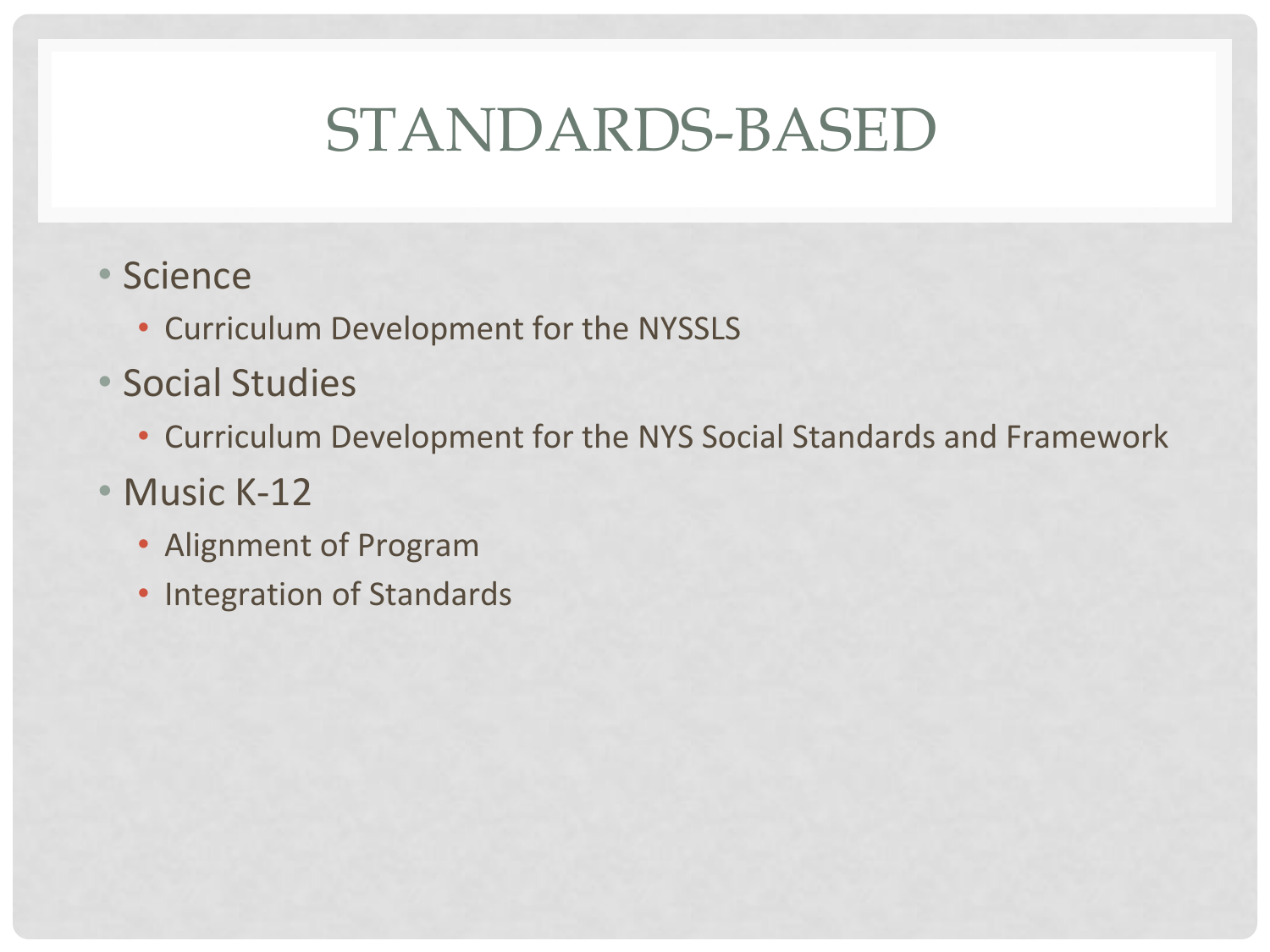### PROGRAM BASED

#### **• Amplify**

- Standards based on the NYSSLS
- Content developed by a publisher and includes a coherent standards aligned approach through developmentally appropriate units of study and purchased to span multiple years
- Materials all necessary components of a unit are provided by the publisher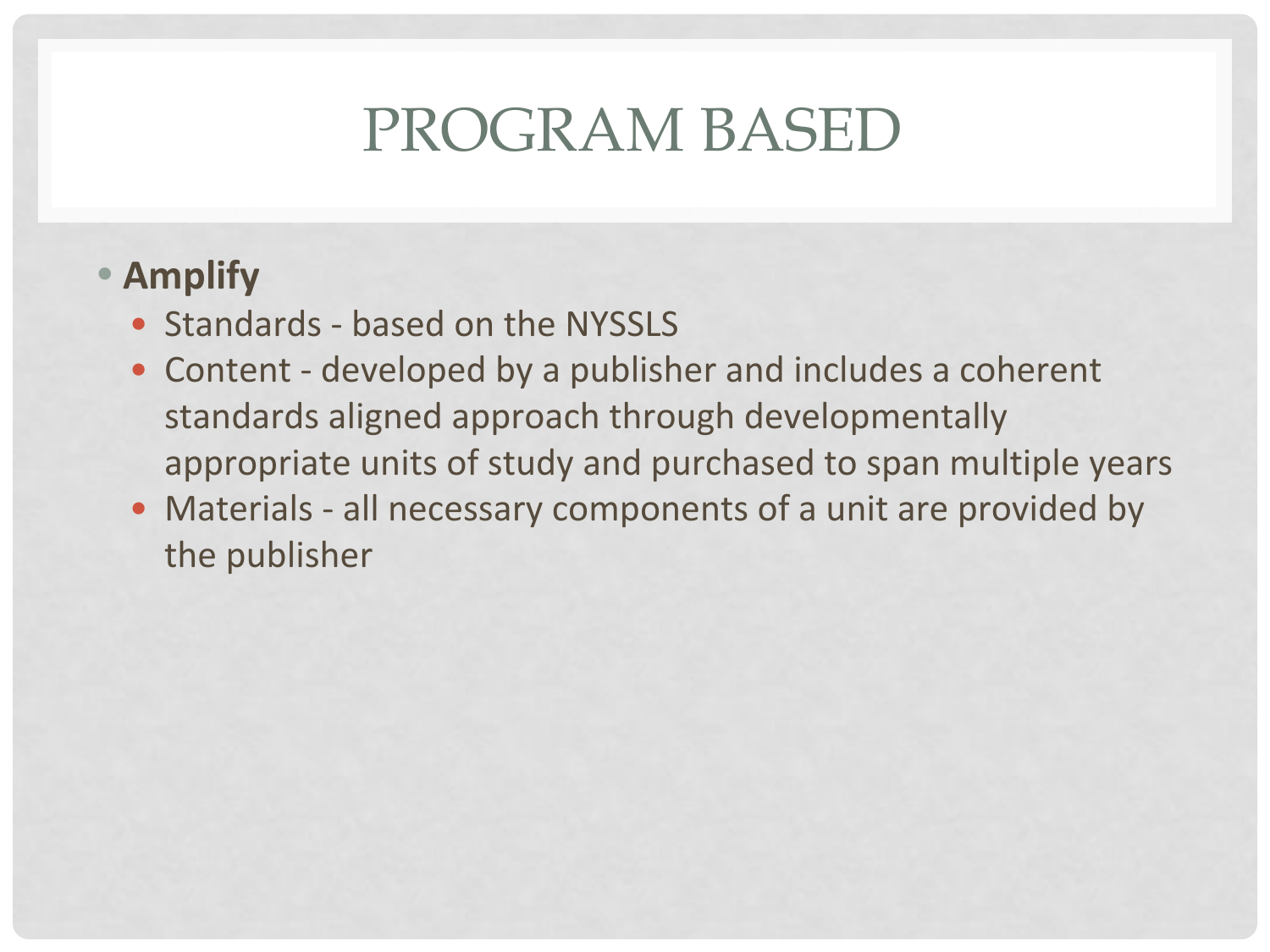## External Conferences & Workshops

- Subject/Course
- Required Trainings
- Content Specific
- Support/Collegial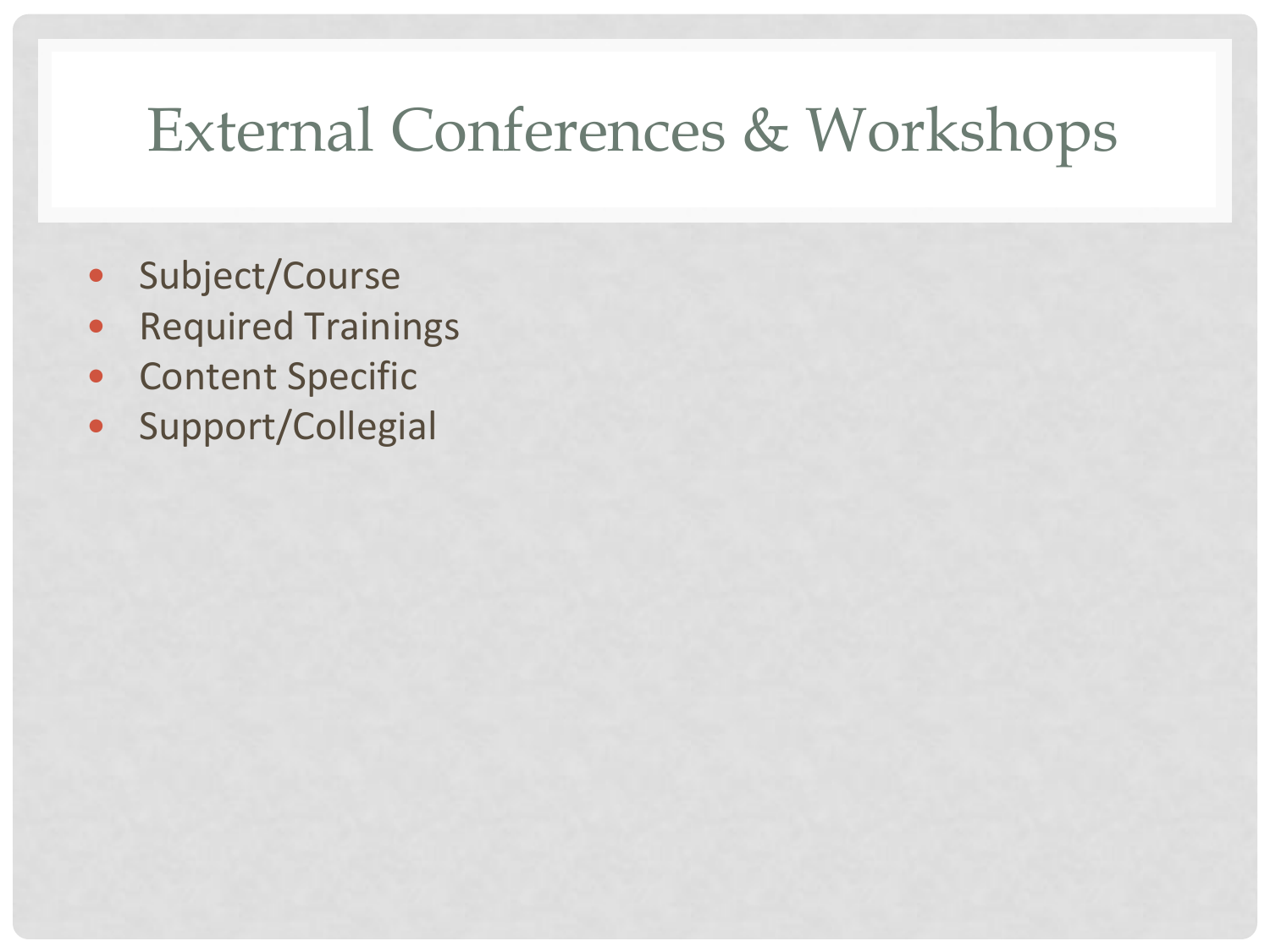# DOWS LANE

| <b>Outcome</b>    | <b>Key Activities/Strategies</b>  | <b>Supporting Evidence</b> | <b>Time Used</b>         |
|-------------------|-----------------------------------|----------------------------|--------------------------|
|                   | <b>Steps to Accomplish the</b>    | of Outcome                 |                          |
|                   | <b>Outcome</b>                    |                            |                          |
| Active use of     | Teachers will engage<br>$\bullet$ | -Aligned unit planners     | <b>PLRD</b>              |
| the unit planner  | in analysis of student            | -Teachers bring unit       | Observation              |
| to plan for daily | work to identify                  | planners to observation    | <b>Process</b>           |
| instruction.      | evidence of student               | meetings                   | <b>Grade Level</b>       |
|                   | thinking in response              | -Pre & Post observation    | <b>Meetings</b>          |
|                   | to EQ's                           | forms articulating         | <b>Faculty Meetings.</b> |
|                   |                                   | integration of EQs         |                          |
|                   |                                   | -Teacher's analysis of     |                          |
|                   |                                   | student work (notebook     |                          |
|                   |                                   | entries/jots and exit      |                          |
|                   |                                   | tickets) at grade level    |                          |
|                   |                                   | meetings                   |                          |
|                   |                                   | - observations and         |                          |
|                   |                                   | responses from building    |                          |
|                   |                                   | walkthroughs               |                          |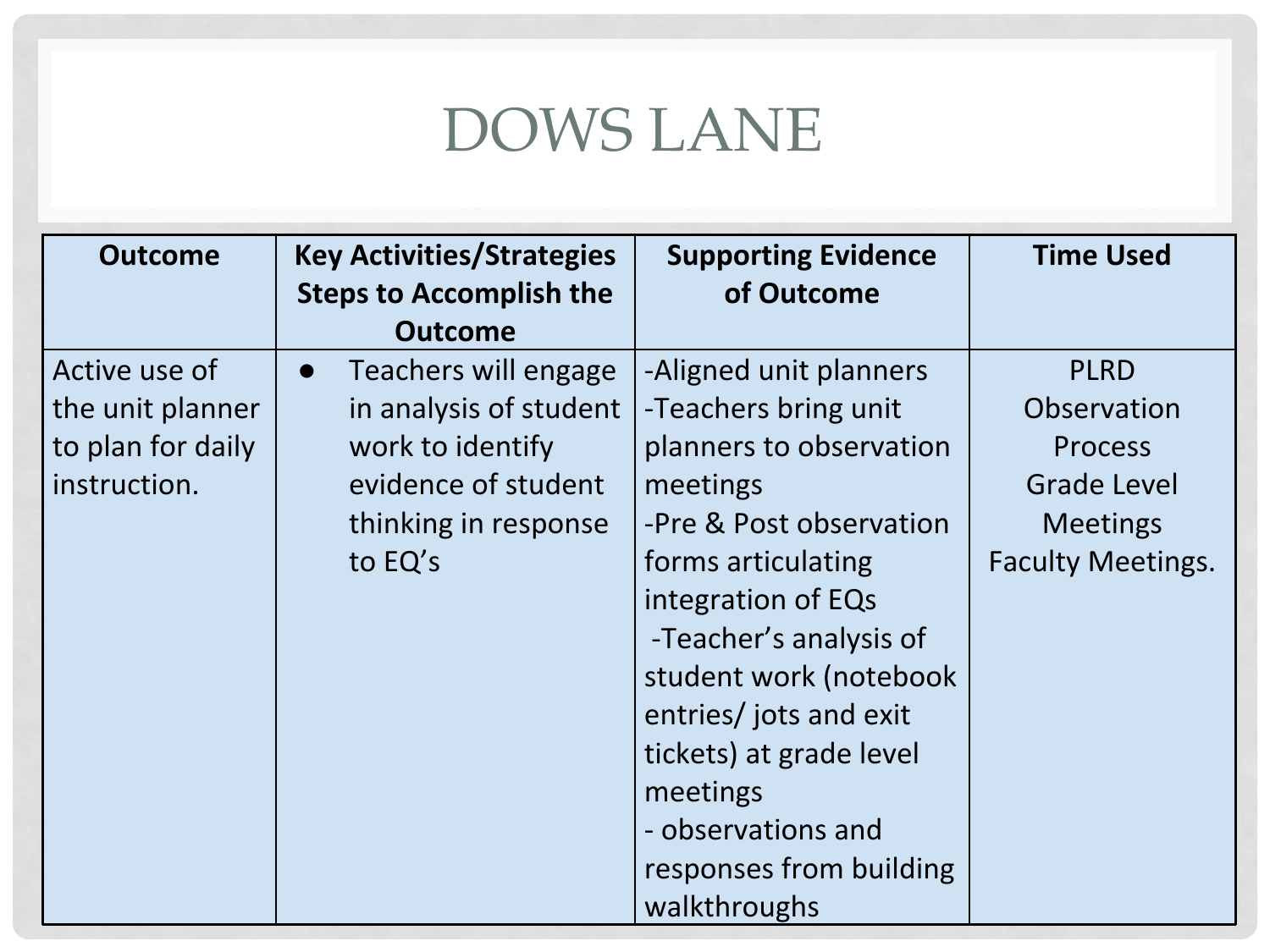### MAIN STREET

| <b>Outcome</b> | <b>Key Activities/Strategies</b>         | <b>Supporting</b>    | <b>Time Used</b>        |
|----------------|------------------------------------------|----------------------|-------------------------|
|                | <b>Steps to Accomplish the Outcome</b>   | <b>Evidence</b>      |                         |
| A deeper       | Continued professional                   | -Aligned unit        | <b>Faculty Meetings</b> |
| understanding  | development through shared               | planners and         | <b>PLRD</b>             |
| and use of a   | reading and collaboration to             | assessments for      | <b>Team Meetings</b>    |
| balanced       | examine current assessments.             | non-fiction/informat | Learning                |
| system of      | Introduction and review of<br>$\bullet$  | ional and argument   | <b>Sessions</b>         |
| assessment.    | The 6 Facets of Understanding            | <b>ELA units</b>     | Supt. Conf. Days        |
|                | Point people working with<br>$\bullet$   |                      |                         |
|                | instructional coach to review            |                      |                         |
|                | aligned unit planner and                 |                      |                         |
|                | develop assessment for ELA               |                      |                         |
|                | nonfiction/informational and             |                      |                         |
|                | argument units                           |                      |                         |
|                | PLRD time dedicated to work<br>$\bullet$ |                      |                         |
|                | with the entire grade level              |                      |                         |
|                | unpacking revised units and              |                      |                         |
|                | assessments                              |                      |                         |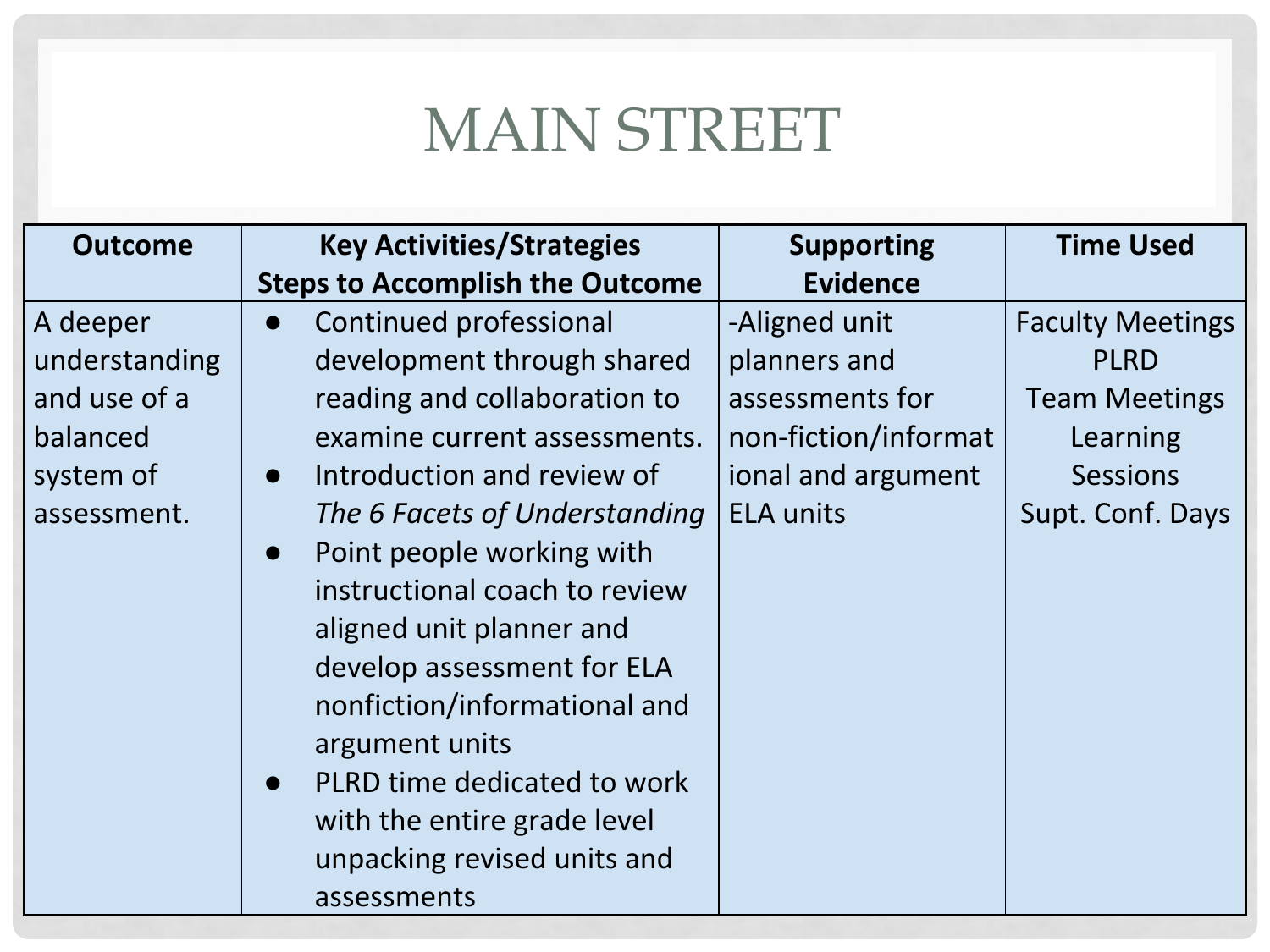## IRVINGTON MIDDLE SCHOOL

| <b>Outcome</b>                                                                                                                                                                                                  | <b>Key Activities/Strategies</b><br><b>Steps to Accomplish the</b><br><b>Outcome</b>                                                                                                                                                                          | <b>Supporting Evidence</b>                                                                                                                                                                                                                                                       | <b>Time Used</b>                                                                               |
|-----------------------------------------------------------------------------------------------------------------------------------------------------------------------------------------------------------------|---------------------------------------------------------------------------------------------------------------------------------------------------------------------------------------------------------------------------------------------------------------|----------------------------------------------------------------------------------------------------------------------------------------------------------------------------------------------------------------------------------------------------------------------------------|------------------------------------------------------------------------------------------------|
| Teachers will<br>design different<br>types of<br>assessments,<br>including<br>formative,<br>digital and<br>performance<br>based, to<br>ensure<br>alignment<br>between Stage<br>2 & Stage 1 of<br>unit planners. | <b>Building-wide</b><br>$\bullet$<br>professional learning<br>focused on<br>assessment.<br>Use of cognitive<br>$\bullet$<br>frameworks to identify<br>the explicit thinking<br>skills being assessed<br>Assess alignment of<br>$\bullet$<br>Stage 1 & Stage 2 | • Implemented assessments<br>for specific units of study<br>that reflect a balance<br>between assessment types<br>(formative, summative,<br>digital) and purposes (K, S,<br>T).<br>• Aligned unit planners<br>• Assessments that exemplify<br>a Balanced System of<br>Assessment | Faculty<br><b>Meetings</b><br><b>Grade Level</b><br>Learning<br><b>Sessions</b><br><b>PLRD</b> |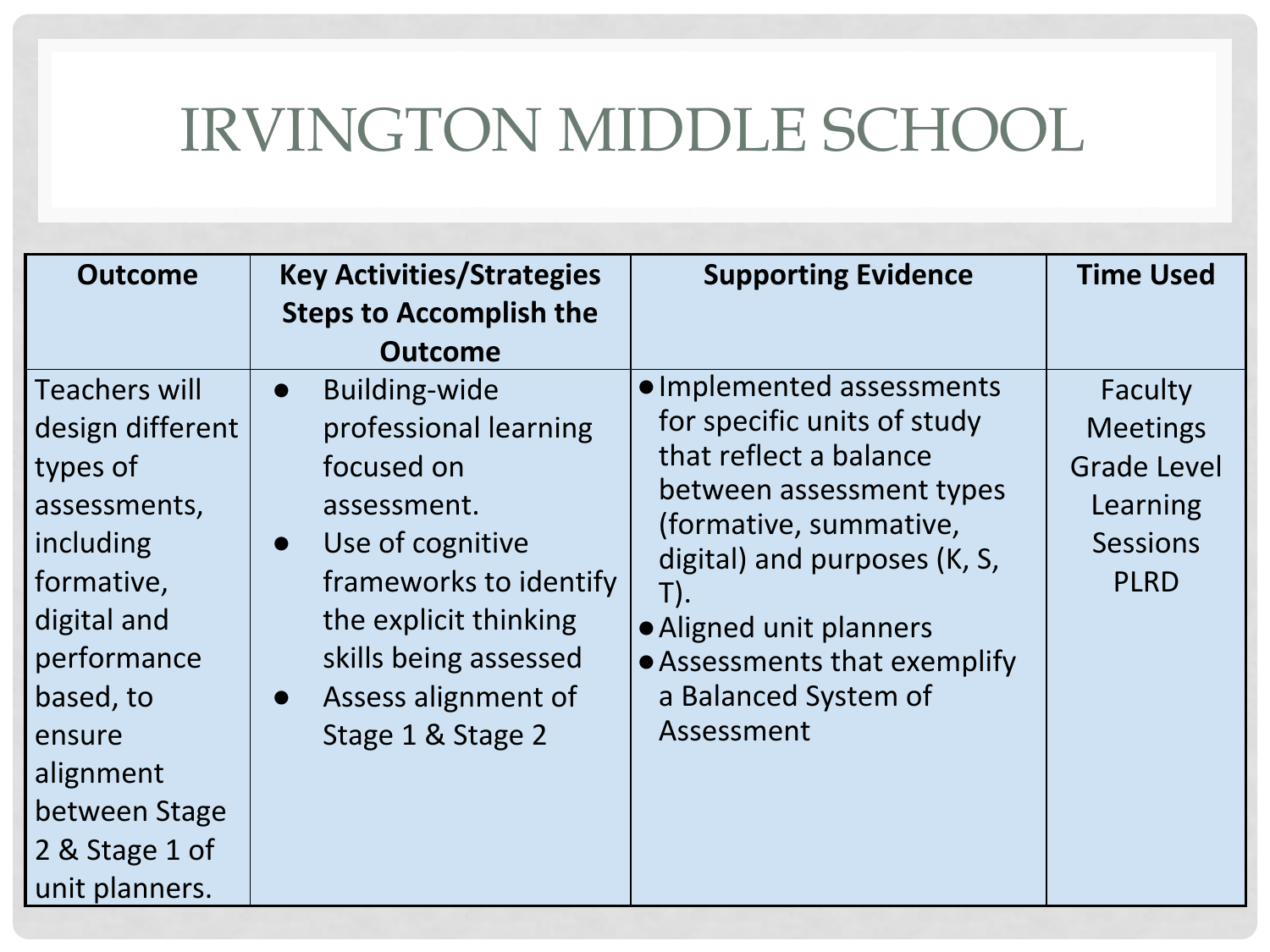### IRVINGTON HIGH SCHOOL

|                                                                                                                                        | <b>Key Activities/Strategies</b>                                                                                                                                                                                                                                                                                                                                                                                                                                                                                                                                                                                                                                                                                                                                                                                                                                                      | <b>Supporting Evidence</b>                                                                                                                                                      | <b>Time Used</b>                                                                                                                                                                                 |
|----------------------------------------------------------------------------------------------------------------------------------------|---------------------------------------------------------------------------------------------------------------------------------------------------------------------------------------------------------------------------------------------------------------------------------------------------------------------------------------------------------------------------------------------------------------------------------------------------------------------------------------------------------------------------------------------------------------------------------------------------------------------------------------------------------------------------------------------------------------------------------------------------------------------------------------------------------------------------------------------------------------------------------------|---------------------------------------------------------------------------------------------------------------------------------------------------------------------------------|--------------------------------------------------------------------------------------------------------------------------------------------------------------------------------------------------|
| <b>Outcome</b>                                                                                                                         | <b>Steps to Accomplish the Outcome</b>                                                                                                                                                                                                                                                                                                                                                                                                                                                                                                                                                                                                                                                                                                                                                                                                                                                |                                                                                                                                                                                 |                                                                                                                                                                                                  |
| Department<br>chairs will<br>analyze and<br>utilize data to<br>lead dialogue<br>in data<br>examination<br>within their<br>departments. | Administrators will partner with<br>$\bullet$<br>Secondary Instructional Coach to lead<br>professional development sessions with<br>Department chairs in Chairs meetings<br>aimed at developing data collection and<br>analysis skills.<br>Administrators will meet individually with<br>$\bullet$<br>Department Chairs to support department<br>work in examining data and connecting it<br>to individual teachers' planning.<br>Secondary Instructional Coach will partner<br>with consultants to support data-informed<br>lesson planning with teachers.<br>Administration will lead examination of<br>data and facilitate discussion related to<br>use of this data examination to inform<br>planning at Faculty Meetings.<br>Administrators and teachers will<br>$\bullet$<br>collaborate in the Observation Cycle to<br>discuss how lessons are informed by data<br>examination | Chairs Meetings plans and<br>minutes<br><b>Secondary Coach weekly</b><br>updates<br>Consultant meeting minutes<br><b>Faculty Meeting</b><br><b>Written Observation Reports.</b> | Observation<br><b>Process</b><br>Department<br><b>Chairs Summer</b><br>Work<br>Department<br><b>Chairs Meetings</b><br>Double-period<br>Department<br><b>Meetings</b><br><b>Faculty Meetings</b> |